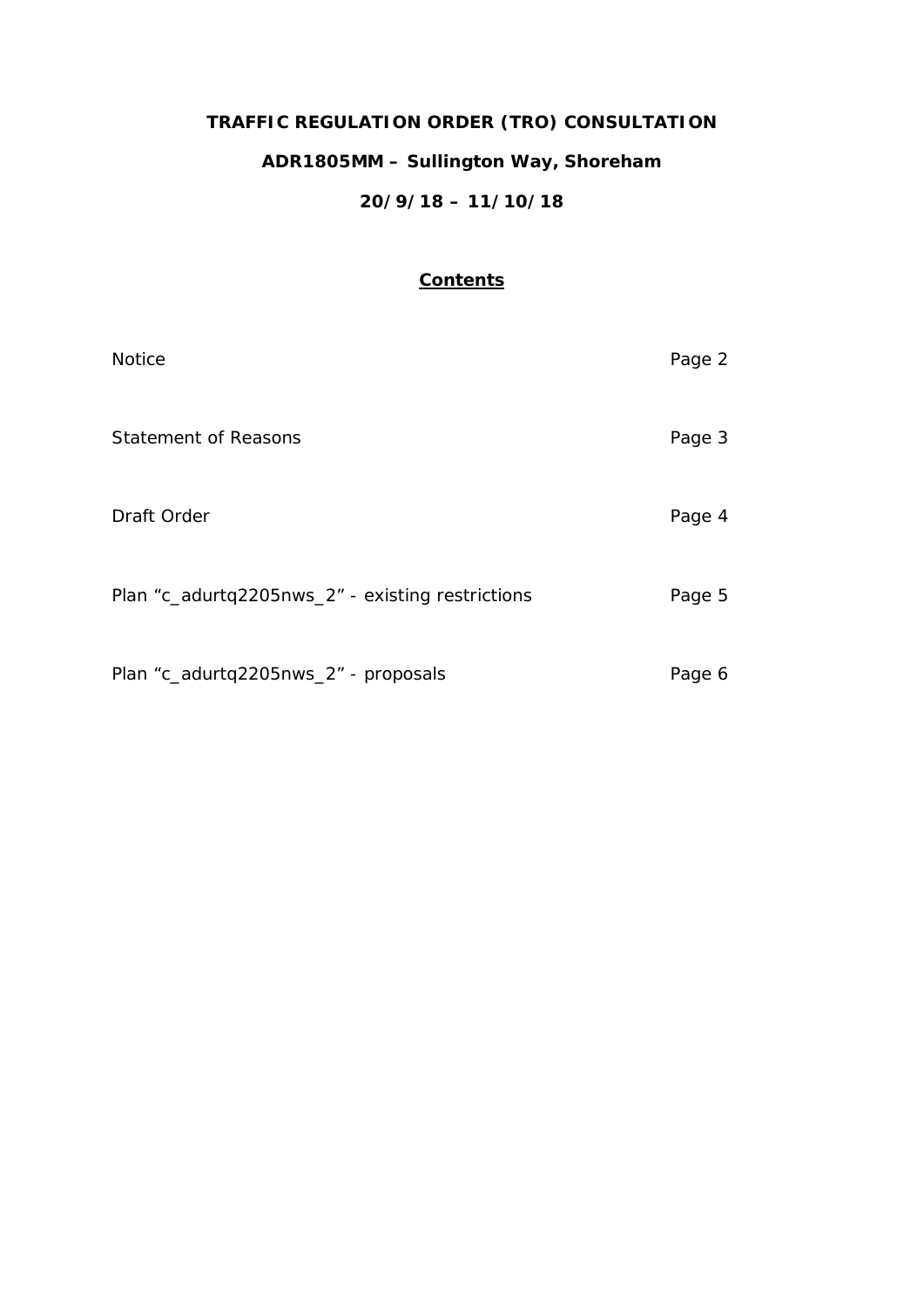## **West Sussex County Council ((Adur District) (Parking Places & Traffic Regulation) (Consolidation) Order 2009)**

## **(Shoreham-By-Sea: Sullington Way Amendment) Order 2018**

NOTICE is hereby given that West Sussex County Council proposes to make a permanent Traffic Regulation Order under the provisions of the Road Traffic Regulation Act 1984, the effect of which will be to extend the double yellow lines on the western side of Sullington Way in Shoreham-By-Sea, northwards by a distance of approximately 40 metres.

Full details of the proposals in this notice can be viewed on our website at www.westsussex.gov.uk. The website includes a response form for any comments or objections.

The documents may also be inspected at County Hall Chichester, during normal office hours, and at Shoreham-By-Sea library, St Marys Road, Shoreham-By-Sea during normal library opening hours.

Any comments or objections about the proposal must be received before 11 October 2018. These may be submitted via the response form on the website mentioned above, by e-mail to [tro.team@westsussex.gov.uk](mailto:tro.team@westsussex.gov.uk) or in writing to TRO Team, West Sussex County Council, The Grange, Tower Street Chichester, PO19 1RH. For legal reasons, only correspondence including a full name and address will be considered. Please quote reference ADR1805-MM in all correspondence.

Dated this 20th day of September 2018. Director of Law & Assurance, County Hall, Chichester.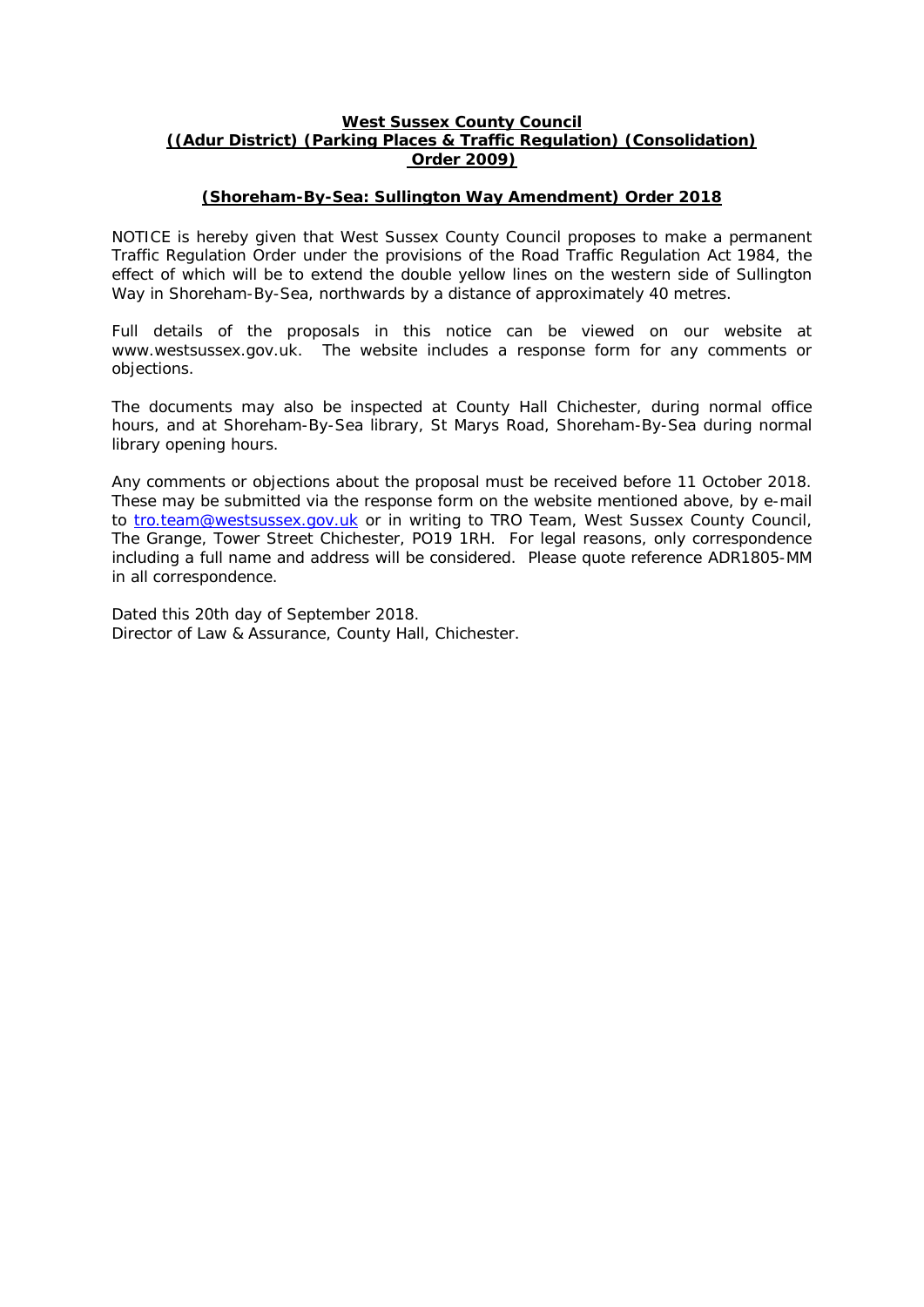## **West Sussex County Council ((Adur District) (Parking Places & Traffic Regulation) (Consolidation) Order 2009)**

## **(Shoreham-By-Sea: Sullington Way Amendment) Order 2018**

#### **STATEMENT OF REASONS FOR PROPOSING TO MAKE THE ORDER**

West Sussex County Council proposes to make a permanent Traffic Regulation Order under the provisions of the Road Traffic Regulation Act 1984, the effect of which will be to extend the double yellow lines on the western side of Sullington Way in Shoreham-By-Sea, northwards by a distance of approximately 40 metres.

Sullington Way is a narrow residential cul-de-sac which also provides access to St Peters Catholic Primary School. Vehicles regularly park on both sides of the road throughout its whole length and the fire service has expressed concerns that this would prevent a fire appliance from reaching properties at the northern end of the road, including the school. The proposed restrictions are intended to resolve this situation, which is considered to be potentially dangerous in the event of an emergency.

The new Order is therefore proposed to facilitate the passage of a class of traffic.

The attached drawing, numbered TQ2205NWS shows the length of road affected by the proposed Order.

Director of Law & Assurance 7 September 2018

ADR1805-MM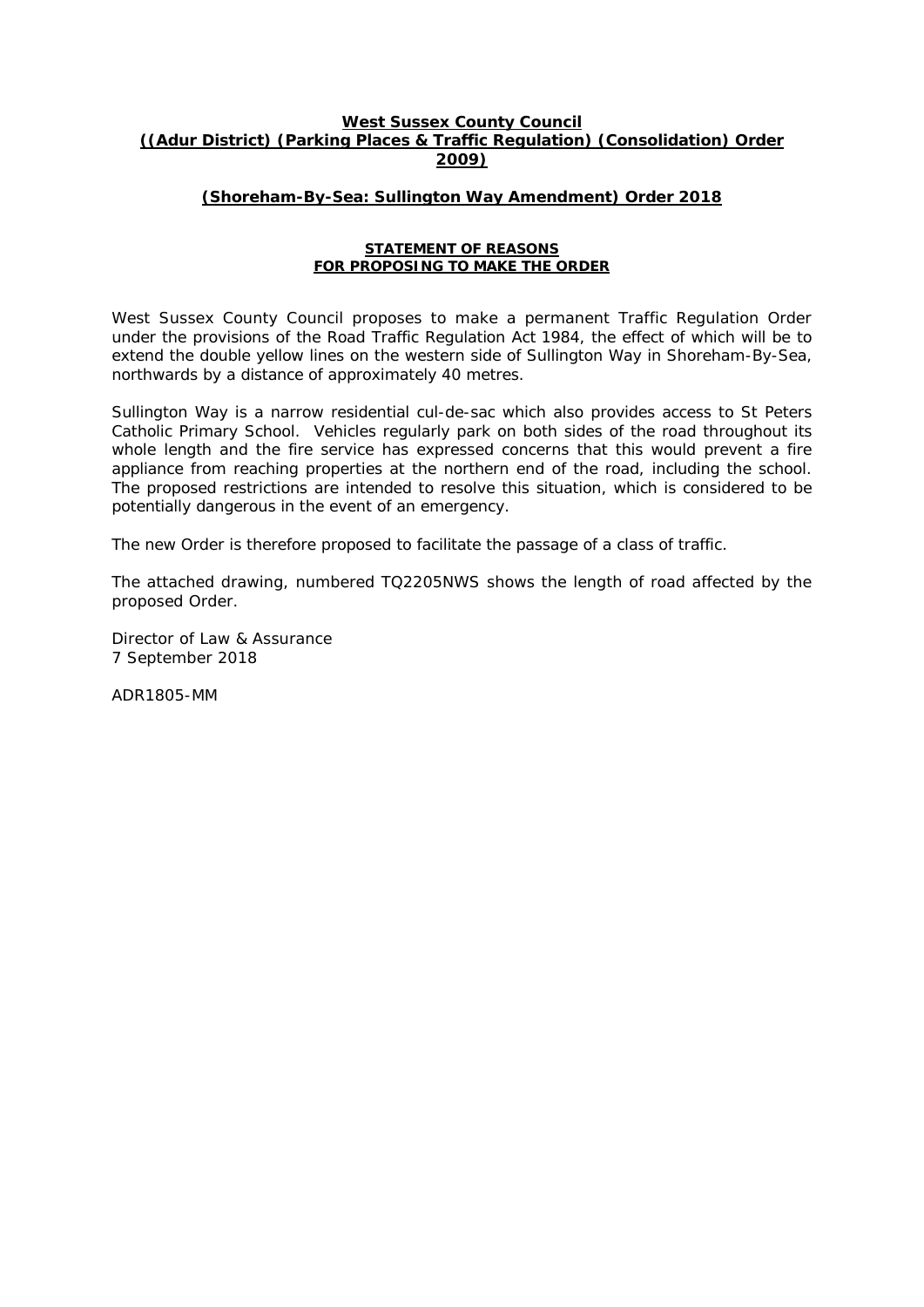## **WEST SUSSEX COUNTY COUNCIL ((ADUR DISTRICT) (PARKING PLACES & TRAFFIC REGULATION) (CONSOLIDATION) ORDER 2009)**

## **(SHOREHAM-BY-SEA: SULLINGTON WAY AMENDMENT) ORDER 2018**

West Sussex County Council in exercise of their powers under Sections 1 (1) 2 (1) and (2), 4 (2), 45, 46, 49 and 53 and Part IV of Schedule 9 of the Road Traffic Regulation Act 1984 ("the Act") as amended and of all other enabling powers and after consultation with the Chief Officer of Police in accordance with Part III of Schedule 9 to the Act hereby make the following Order: -

- 1. This Order shall come into operation on the \*\*\*\*\* day of \*\*\*\*\*\* 2017 and may be cited as "West Sussex County Council ((Adur District) (Parking Places & Traffic Regulation) (Consolidation) Order 2009) (Shoreham-By-Sea: Sullington Way Amendment) Order 2018".
- 2. The "West Sussex County Council (Adur District) (Parking Places & Traffic Regulation) (Consolidation) Order 2009" is hereby amended by the replacement of the plan specified in the First Schedule to this Order, with the plan specified in the Second Schedule, attached hereto.

### **FIRST SCHEDULE Plan to be Replaced**

TQ2205NWS (Issue Number 2)

## **SECOND SCHEDULE Replacement Plan**

TQ2205NWS (Issue Number 3)

| THE Common Seal of THE<br>WEST SUSSEX COUNTY COUNCIL<br>was hereto affixed the |      |  |
|--------------------------------------------------------------------------------|------|--|
| day of                                                                         | 2018 |  |
|                                                                                |      |  |
| <b>Authorised Signatory</b>                                                    |      |  |

ADR1805-MM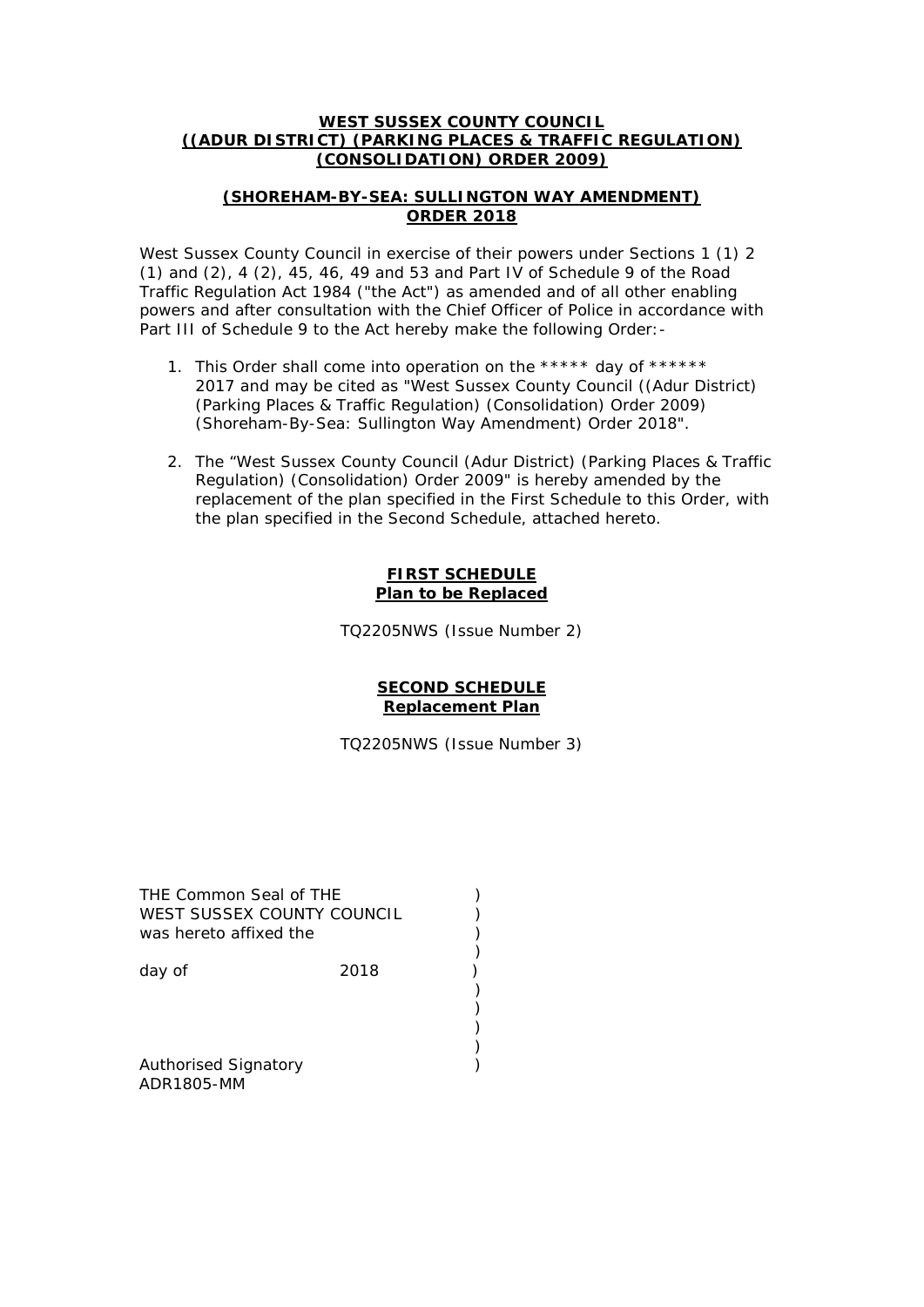